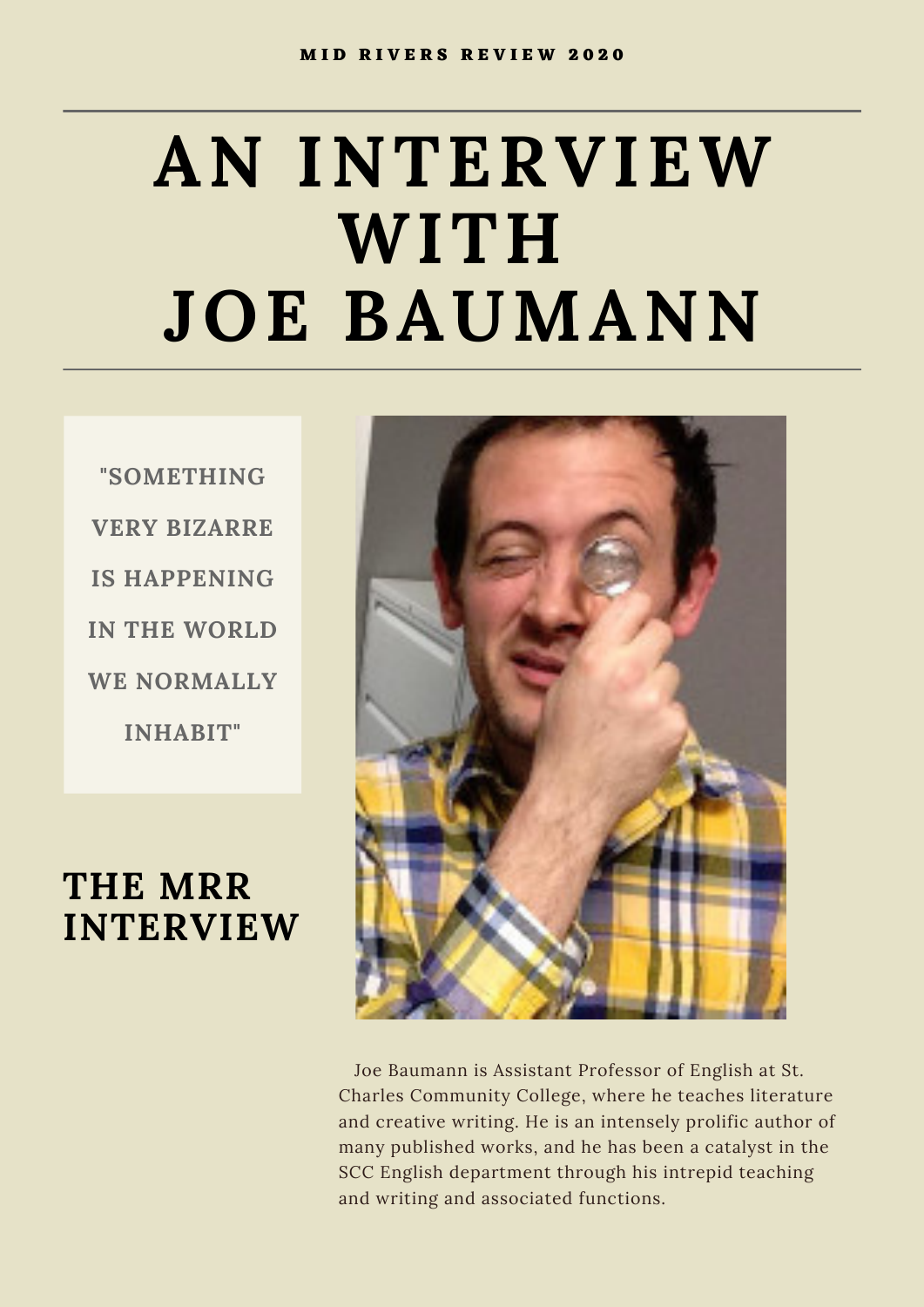## JOE BAUMANN SPEAKS

Since joining the faculty at SCC, Baumann developed and was instrumental in implementing an 18-hour certificate program for creative writing. In spring 2019, having secured funds through an arts grant, Baumann set in motion the Missouri Writers Series showcasing three regional writers – Allison Coffelt, Jamie D'Agostino, and Meagan Cass – who visited SCC creative writing classes for readings, discussion of writerly craft and Q&A during the day and gave public readings in the evening. Baumann is the founder and the editor-in-chief of *The Gateway Review*, a journal which publishes magic realism, surrealism and the new fabulism twice annually. Baumann is the author of *Ivory Children* (Red Bird Chapbooks 2013). In 2019 he was named a Lambda Literary Fellow in Fiction.

Baumann recently completed a cycle of 10 stories in which the Biblical plagues are visited upon the contemporary world. One of them has just been published as a stand-alone chapbook, *Terranium*, by The Head and Hand Press. Baumann's short stories have been nominated for a Pushcart Prize three times.

The interview took place June 5, 2020.

– Michael Kuelker SCC Professor (Emeritus) of English

#### *POSTSCRIPT*

Since the publication of *Mid Rivers Review 2020*, Baumann has secured publication for three books. One is the short story collection *Sing With Me at the Edge of Paradise,* which was named the inaugural winner of the Iron Horse Literary Review/Texas Tech University Press First Book Award. Another is *I Know You're Out There Somewhere* through Deep Hearts YA. Both books will be published in 2022. Additionally, his story collection *The Plagues*, will be published by Cornerstone Press in 2023.

MID RIVERS REVIEW is a literary journal published annually by the English department of St. Charles Community College.

SCC offers a Certificate of Specialization in creative writing. This 18-hour certificate program provides students the opportunity to hone their skills and abilities in a variety of forms of creative writing, as well as the practices of publishing writing.

Learn more at stchas.edu.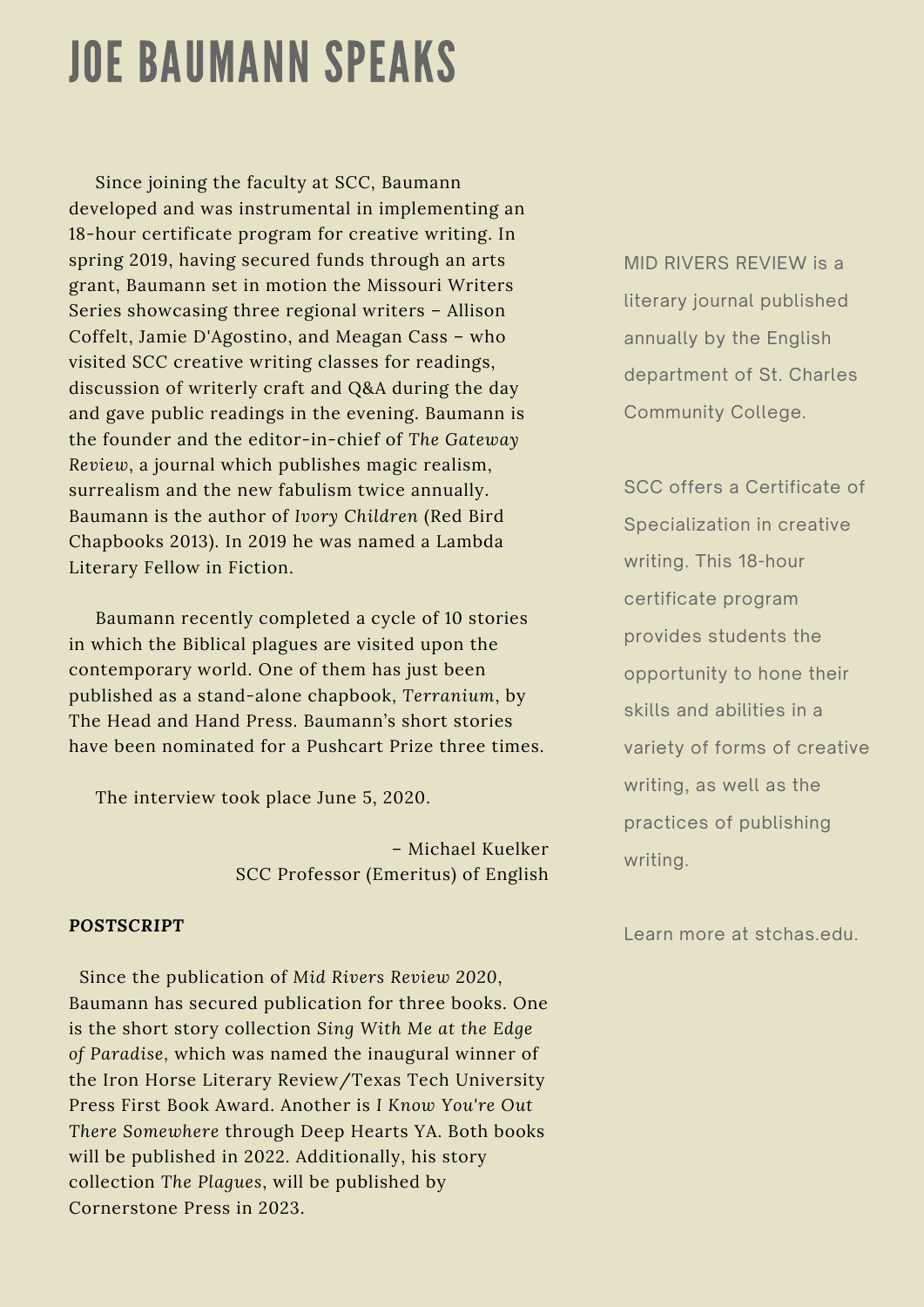#### **MRR: Your stories are a RIOT. I want to explore that with you. Your short stories break down order and yet they have such control on your part in terms of bringing forth a narrative. So when you break down order, how then do you determine a center-point, a guide on how to accomplish the story?**

JB: I often don't know the answer to that question for an individual story when I start. When I start writing a story... I like to write about very weird things. Things where something very bizarre is happening often times in the world we normally inhabit.

What I often do is I come up with some wacky premise and just kind of start writing and I don't know where I'm headed, but more often than not, at some point I will write a sentence or have a character think about something, and a little switch will go off inside of me and I'll go, "Oh, there it is. That's the centerpiece. That's what this story is quote-unquote is 'about.' And then I'm able to circle back once I have a full draft and really have that center point in mind in deciding what stays, what goes, what needs to get elaborated on, what needs to get cut down. And so that's how I end up there.

So I almost never actually know what that anchoring thing is going to be going into writing something. Sometimes I do but oftentimes I don't. I kind of force myself to stumble around for a while until I find something that makes me go, 'Oh! There it is.'

#### **MRR: So in 'Orbit,' that strangely compelling blowhole of Fergus McMillan's – was that the place where it started?**

JB: That was the premise that kicked things off. Whenever I sit down to start a story, I just come up with some goofy weird thing. And I can almost never remember after I've written them what made me come up with that starting point … so if you're hoping to find that out, I might disappoint you. For this particular story some person is staring at the back of this guy's head and he's got this weird, like, growth/blowhole-looking thing and it went from there, and at some moment in writing that story, I realized that, 'oh wait, the girl that's looking at him is in love with him despite these things that she sees about him that shouldn't make her be in love with him. That then became the centerpoint, and I re-circled the story re-thinking about that.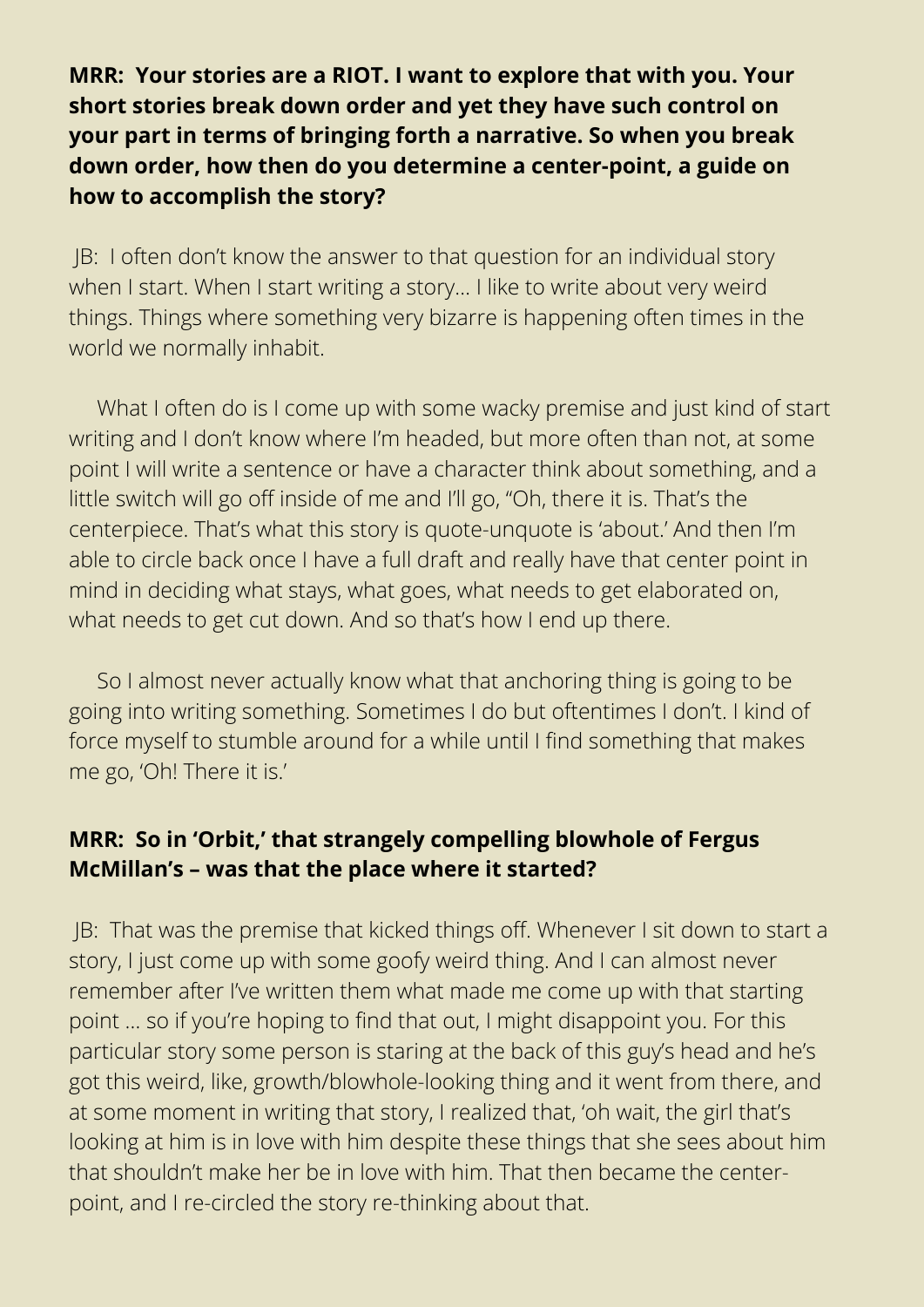#### **MRR: So much is happening internally with the characters inhabiting your fiction, including that woman.**

JB: Yeah, and when I talk about the center-point, the thing that clicks, it's almost always some internal kind of thing. Most of the time that weird premise I come up with is something external, so a character having a blowhole or a funhouse existing that lets people to transform themselves. Those come very quickly. And I tell my students this all the time, you can write an entertaining story that only relies on 'here's this wacky premise,' but I've always thought that to tell a really great story, you need there to be something meaningful that's happening inside somebody. Most of the time that's the part that I am trying to stumble upon, and then my goal is to make that the center of the piece, whatever is going on under the surface for somebody.

**MRR: It comes as a surprise to that female character who's looking at the blowhole how powerful her feelings are and where they're located in her. And I love the ending: "A pleasing nausea, blending sour-sweet vertigo and the coppery taste of pressure placed on a blue-black bruise, followed her for a week. So, she tells herself, she'll admire Fergus from afar, waiting for his blowhole to whisper her name, to create a gust of air that the two of them can ride up into the sky, where they'll be able to taste the stars and marry the moonlight in the wordless black, whirling an elliptic track around the sun in a silent vacuum, a place where sight and smell count for nothing." (Baumann "Orbit")**

**Such a beautiful close. At the same time, you seem exquisitely attuned to the value of the kick ass opening line. Two of my favorite from your stories come from "Takers," which opens "A girl kisses a boy and takes his earliest memory," a fascinating idea, and "Numbskull," which begins 'Tobias Smallworthy stabbed himself in the eyeballs at Ada Warner's annual kegger.'**

#### **How hard do you work on the opening line?**

JB: If somebody wants to be able to figure out where I first got the idea for a story, you can usually look to that first line. I like to just sort of throw readers into the premise of the story right away. Part of that stems from, I edit my own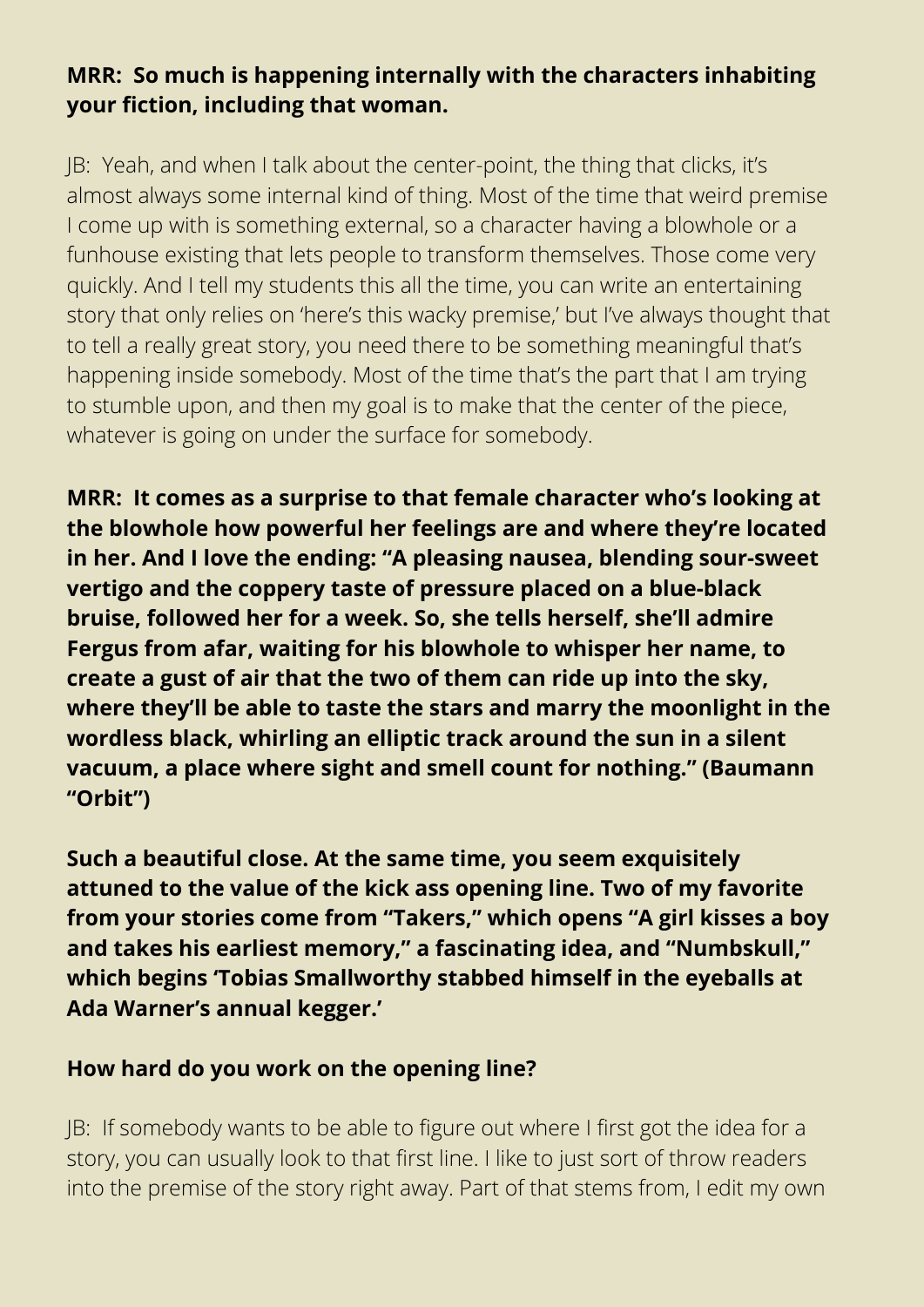literary magazine and from reading 100-plus submissions in a several month period, you kind of know very early on, at least I do as an editor, if I want to keep reading a story. And so to me as a writer, it's really important to get a reader invested even if it's just through them going, 'okay, I'd really like to know what that means,' or whatever it is that gets them into a story very, very early. Most of the time, at least when I'm drafting, and it doesn't often go away. We talk about revision. That first line almost always sticks around because that's usually the first thing I've come up with.

For example, in that story "Numbskull," I had just gotten this picture in my head, and again I don't know where it came from, of a kid stabbing himself in the eye with a fork but it not hurting him. And so that's where I started the story. Because if that's the first thing that got into my head, I feel like that's the first thing that should get into a reader's head. So I always try to make sure I have something that grabs a reader right away. That's where you can see into my own writing head by just looking at those opening lines, for sure.

#### **MRR: And then there's the story ("Do to Me What I Can Do to You") where Ricky wakes up and he's minus his left hand. What is it about the transformation of the body that makes you curious as a writer to write through these ideas?**

JB: If I would describe the one obsession that has wended its way through my writing for the last several years, the weirdness does often have to do with a person's body.

If I could articulate a conscious reason for that – there could be all sorts of subconscious unconscious problems that I'm not aware of that I'm revealing about myself – but I think part of it has to do with our physical bodies are so connected, whether we want them to be or not to our interior selves. There's all sorts of talk about body image and then there's also just, we can't always control our physical selves when we talk about illness, injury, those sorts of things. I've found that it's a good through-way to do that sort of pairing of the whatever's going on on the outside with what's going on on the inside. So whatever it is that a character is experiencing internally, I find that having the external thing have to do with some bizarre transformation that's happening to their body is a really nice through-way into linking those two things together.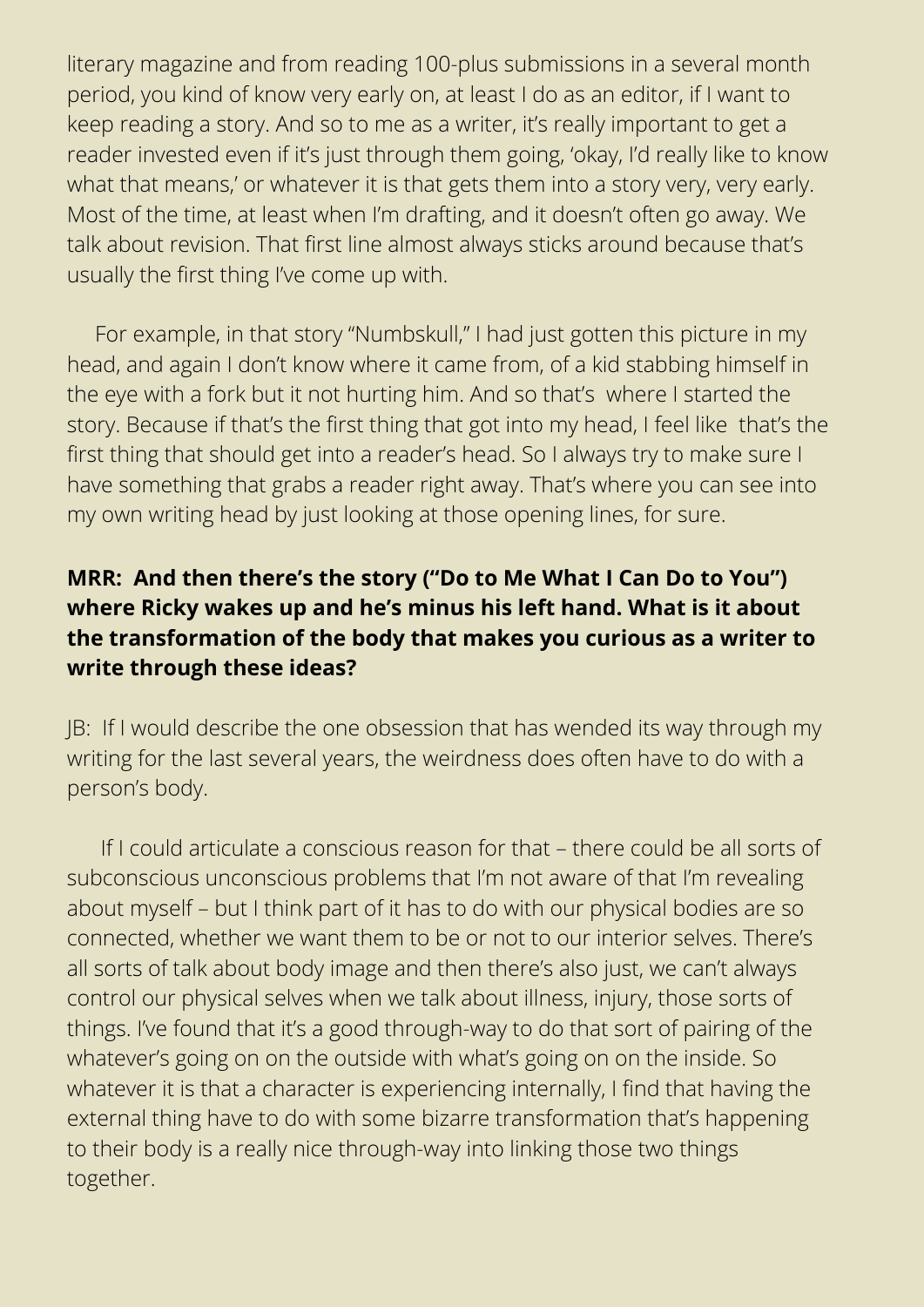You are very much right that I've done a lot with the human body. Part of the reason I think for that is there's just so many things that can be wrong with it or different about it, and so the possibilities seem very, at the moment, still feel quite endless to me as a writer in terms of those things.

#### **MRR: Where did that curiosity and delight about magic realism come from? When did that develop for you?**

JB: There's a couple of points in my, we'll call it literary career, which includes my academic career, that sort of gets to that. Probably the first of them, as I think is the case for a lot of writers, I had a high school teacher who introduced us to a variety of very unique writers. When I was a senior in high school, for my college credit English class, our big final research project was to research an "ism" and write about it. I can't remember how I stumbled on it but I stumbled on magic realism, was the thing I researched.

So I read *One Hundred Years of Solitude* when I was 18. Read a bunch of Jorge Luis Borges' work. And that was one starting point. Then the other big ones, when I was a graduate student at Truman, I took a studies in short story course where we read six writers' short stories, and let's see if I can remember who they all were. There was Edgar Allen Poe, who doesn't really write magic realism but certainly the super- natural was part of his work. Same thing with Nathaniel Hawthorne. But then we read a bunch a stuff by Borges, Julio Cortázar, Clarice Lispector, these writers who all wrote in the bizarre or the strange.

So that was point number two. And then point number three was probably when I was doing my Ph.D., the writer in residence in Louisiana was a woman named Kate Bernheimer. She does a lot of work in fairy tales. And I don't really do exactly the same thing , but she sort of deluged us with this writing that was in this genre. I got finally, much later than I should have, introduced to the work of Amy Bender, who is an iconic writer of the magic realist genre in contemporary writing. Of course there's Jeanette Winterson and a whole host of others that I got introduced to from her. And I just found that when I started writing these things for myself, something clicked.

I had spent a lot of time before that experience writing more straight realism, and I was okay at it, but I wasn't as good at it as I became at writing in this sort of bizarre, weird vein once I knew it was a thing I could try. That's the course that charted me to this style of writing.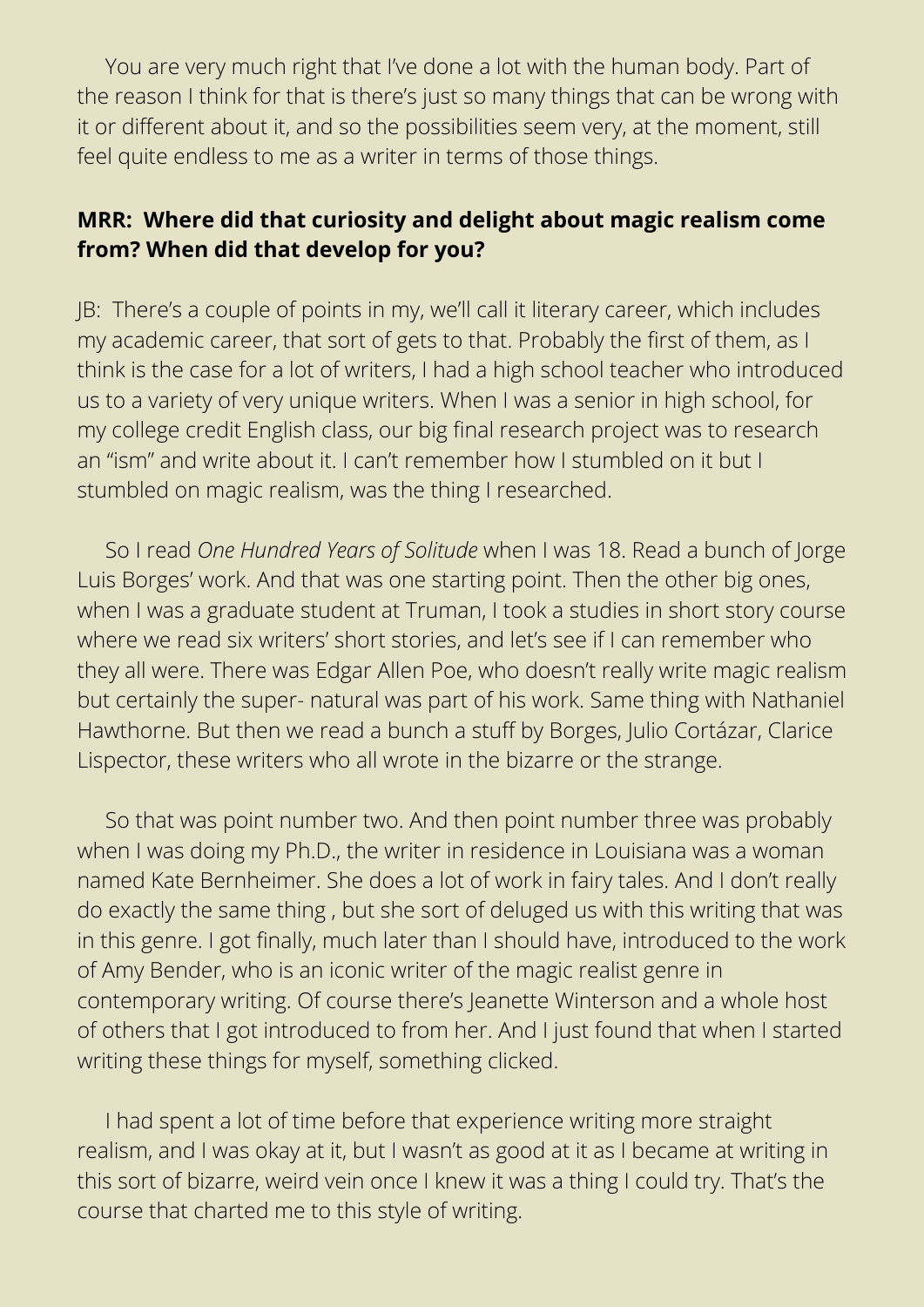#### **MRR: One of your recent projects is a cycle of stories on plagues. I find that fascinating particularly because of our current historical moment. What drew you to the Biblical plagues and to write about all ten of them?**

JB: The project stemmed out of a failed project which was really just, I had this idea to write a story in which a contemporary family who was deeply religious was suddenly struck by all ten of the plagues, they were gonna to show up in this short story. That became a bit of a wreck, so I had abandoned it. This was like five years ago, I tried this and it hadn't worked. And then about two years after that, I thought, what if I do one story for each of the plagues? And that became much more manageable thing.

I'm not sure what got me on that notion in the first place. I was raised in a Catholic household and so I knew the story of the plagues. And I hadn't really done much with any Biblical re-tellings in any kind of capacity. But when I realized that I could try writing 10 short stories, one for each of the plagues, the notion of the challenge of that was a lot of fun. What would that look like in a modern-day setting? Once I realized I didn't need to try to do all ten plagues in one short story, it became a fun challenge to try out.

#### **MRR: Where are you in the fulfillment of this project on the plagues?**

JB: They're all done. All 10 stories are written, and actually all 10 stories have individually been published in a variety of outlets. The full collection, I've been submitting it here and there. There's a, I don't know if I want to call it a contest, but it's been for a while a finalist for a book prize. And so I'm waiting to hear about that because that will come with the collection being published.

It exists. Now it's waiting for somebody to print the darn thing.

#### **MRR: What was your first published short story?**

JB: Let me think about that … I remember the very first published piece of writing was actually a short essay that I published when I was in graduate school about seeing a jellyfish on a beach. The first short story, I think it came after that. I think it was a piece of flash fiction. I had a little cluster of pieces of flash fiction that I was sending out in probably 2010 and several of them got accepted in places kind of at the same time. What the first one was is hard for me to remember. They were all very short little flash fiction.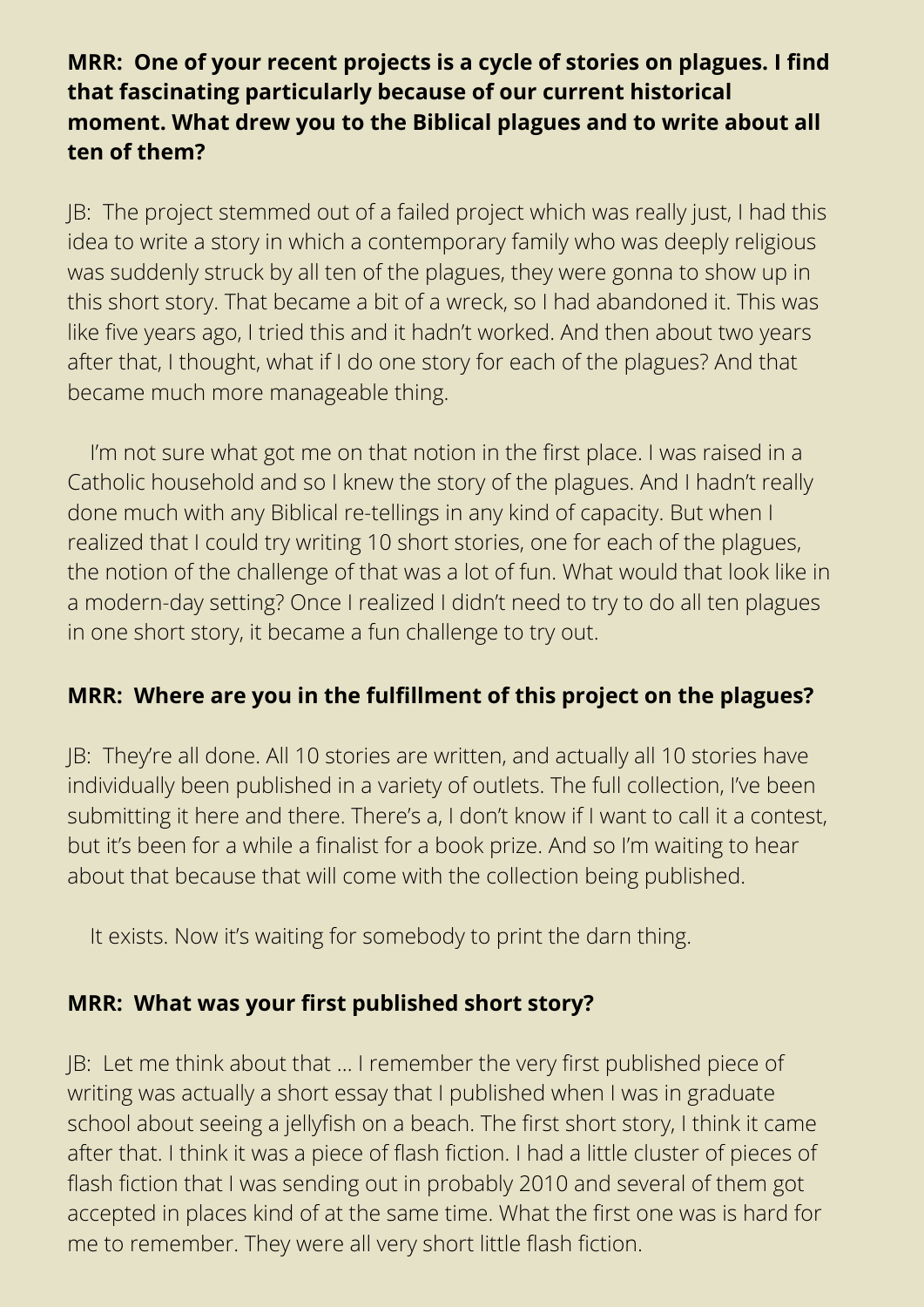The first short story of particular heft that I had published was a story called "The Last Farmland in the Country," which was about a guy who is a farmer whose wife shoots him in the face with birdshot and he slowly turns into a scarecrow. And that was the first story where the fascination with bodily transformation took hold, I think, too. And that was the first piece that I had published in a print magazine. All the other ones before that were in online journals. This one was in a print magazine and so I got copies that got mailed to me. That one I remember.

#### **MRR: I'd like to ask you about the panel of student writers that you have chaired on two occasions at SCC Democracy Days [2018, 2019]. You titled the panel "The Prose of Protest" and your students presented and discussed their original writing. What is the terrific story you read on those occasions?**

JB: "Tasters." I have a whole collection of stories that all are one-word "ers" so that gets a little confusing.

It's about a young woman … The backdrop of the story is that there is some kind of famine happening and she discovers that her musculature will regenerate rapidly and painlessly so she starts selling off bits of herself as food and people flock to this because they are desperate and hungry.

#### **MRR: I love that story. So powerful and affecting. What drew you to that story as a piece of discourse for Democracy Days?**

JB: First of all, I wanted to make sure I was reading something too because I was asking students to share their work and felt like I should have something as well.

That ended up being about a number of things, I think. The commodification of the body, the viewing of human beings as property in a way and a rallying cry for autonomy and that story of thing, and so it felt like a decent piece to include in the notion of 'the prose of protest' in a way that I hope is not sort ofhit you over the head with a hammer style, which has its place, for sure, but asking people, why do we view, in this case specifically women, as a thing to be bought or sold. That was the reason I thought it fit with the sensibilities of that panel.